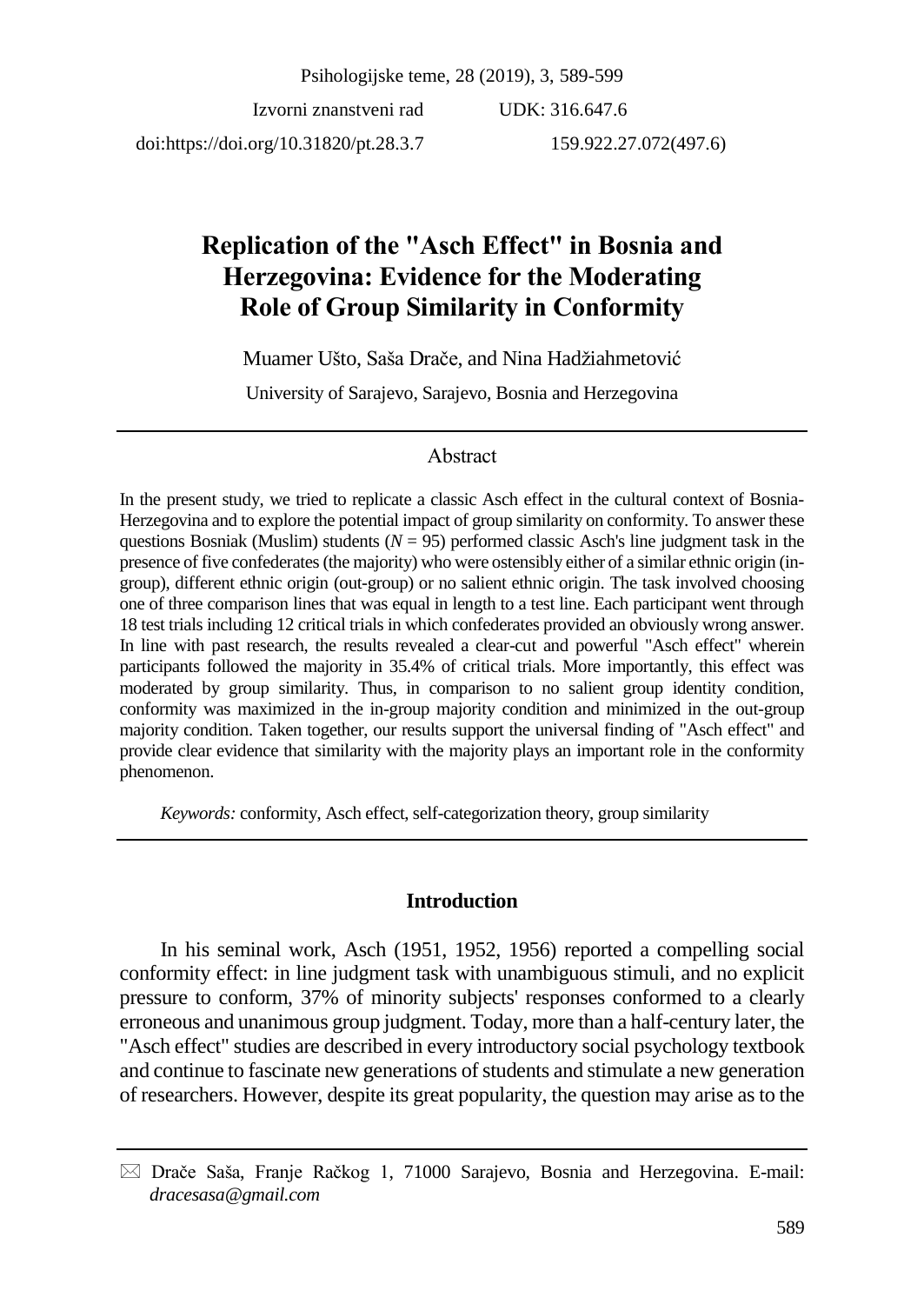replicability of the Asch effect in various cultural settings. The preliminary Asch effect of the 50s was ascribed to the predominance of anti-communist McCarthyism, a period marked by a high social pressure to remain quiet (Larsen, 1974). Yet, in the subsequent years, a replication by Larsen (1974) showed that conformity rate of the subjects who assented with a group at least once dropped to 62.5% compared to the Asch original study (76.5%). In addition, a meta-analysis of the U.S. studies using an Asch line judgment task also showed that conformity has declined since the 1950s (Bond & Smith, 1996). Conformity increased again during the 70's and 80's replications (Lamb & Alsikafi, 1980), in the era characterized by a heightened focus on career orientation (Larsen, 1990).

The replications of the Asch effect in other cultures provided ambiguous findings. For instance, Perrin and Spencer (1981) attempted to replicate Asch's study with British students and obtained conformity only *once* in 396 trials. Similarly, a decade later, Lalancette and Standing (1990) did not obtain any conformity in a variant of the Asch paradigm with Canadian students. Perrin and Spencer (1981) argued that the Asch effect was a "child of its time" (p. 405) and not a "rock-bottom" (p. 406) replicable phenomenon. However, data from other cross-cultural studies replicated Asch's experiment and found some evidence for conformity effect in British (Nicholson, Cole, & Rocklin, 1985), Kuwaiti (Amir, 1984) and more recently Japanese (Mori & Arai, 2010) samples.

Clearly, the jury is still out on whether the Asch effect is a universal phenomenon or simply the product of a specific society in particular period of its history. To our knowledge, no replications of the Asch experiment have been conducted in Bosnia-Herzegovina or other countries of former Yugoslavia that could provide valid or comparable evidence on this issue. Given that cultural variability may moderate social behaviour (e.g. Triandis, 1989), it would be of great interest to re-evaluate these findings in socio-politically different contexts. If generalized conclusions are to be drawn regarding the Asch effect, or conformity as a whole, it is important that findings obtained on a particular sample are replicated at different times and in other cultures. Therefore, our attempt to replicate the Asch results in Bosnia-Herzegovina could be one way of addressing this issue.

Another purpose of our study was to investigate an unexplored, yet potentially powerful factor that may influence Asch effect: similarity with the majority. According to the Self-Categorization Theory (SCT; Turner, Hogg, Oakes, Reicher, & Wetherell, 1987), subjective validity and uncertainty are functions of "agreement and disagreement about the same stimulus in the context of a shared social reality" (Turner, 1991, p. 162). What is perceived as evidence about reality having an informational value is a function of shared in-group norms. Such norms are subjectively prescriptive in that they make one feel that one ought to see, think or act in a certain way, and they provide information that particular responses are objectively valid and appropriate. The central idea of the SCT analysis is that agreement with 'categorically identical others' (i.e. members of the same group as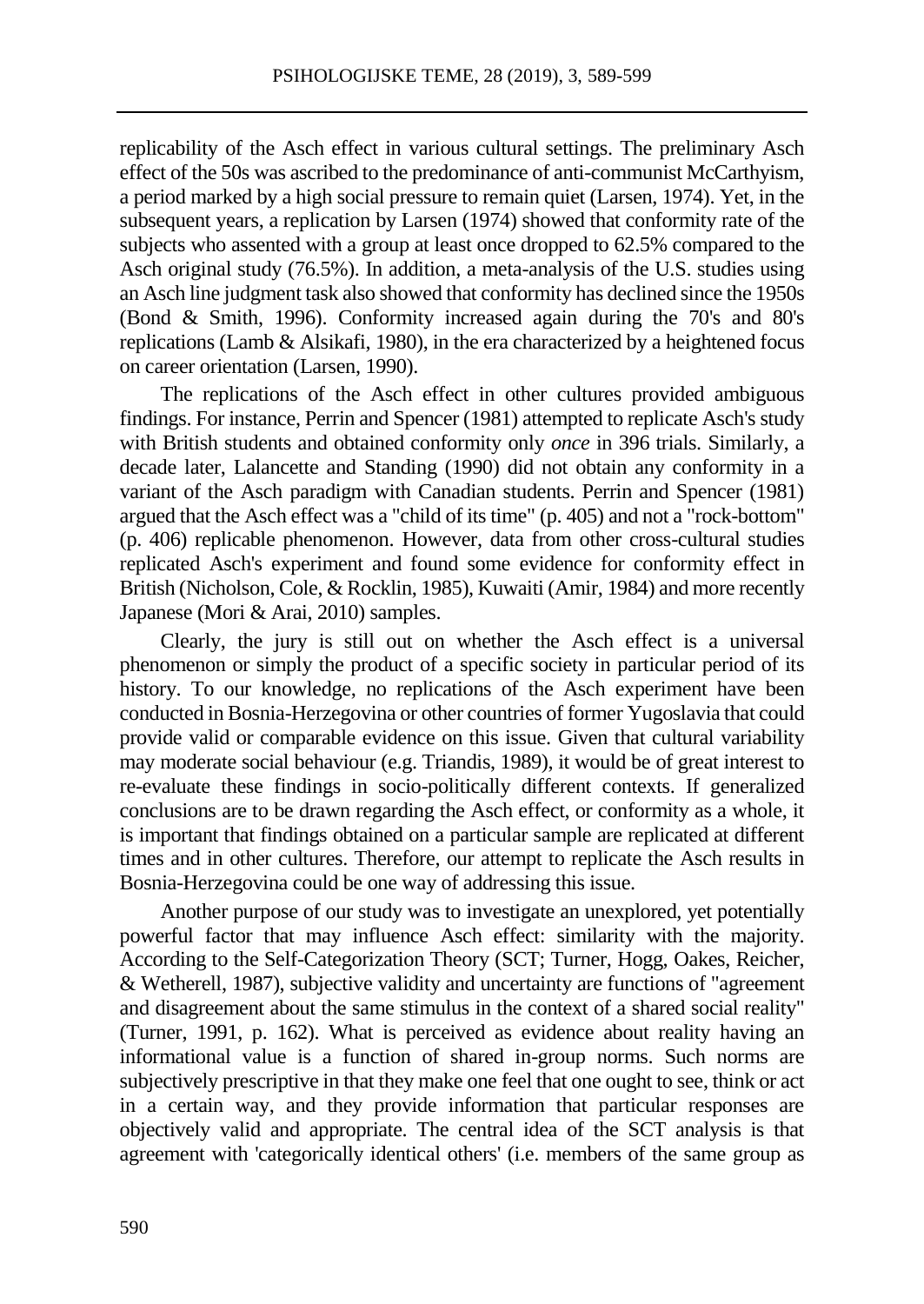oneself) in a given situation creates subjective validity. In other words, selfcategorization provides psychological boundaries for influence such that people are more likely to share social reality with people who are members of their own category (in-group) than with members of another group (out-group). Thus, according to Turner (1991), conformity is supposed to be higher when the majority is categorized as an in-group rather than an out-group.

However, despite its popularity in social influence literature, only one empirical study tested this hypothesis. Using classic Asch paradigm Abrams, Wetherell, Cochrane, Hogg, and Turner (1990) exposed participants to the majority members who were introduced either as first-year psychology students of a prestigious neighbouring university (in-group condition) or as ancient history students (outgroup condition) of the same university. Consistent with expectations, selfcategorization was found to be a critical determining factor in social influence – only disagreement with members of one's group was associated with judgmental conformity. However, the main problem with Abrams et al. study is that the manipulation of similarity could be confounded with credibility. Precisely, given that participants were exposed to groups of different academic areas, it is not clear whether the similar group condition (i.e., psychology students) increased agreement with in-group because of their similarity or the perceived higher competence (which *per se* could have had more informational value).

To address this issue, we conducted the experimental study using similar design as Abrams et al. (1990) in which we introduced openly declared Bosniak (Muslim) students to five confederates who were ostensibly either of a similar ethnic origin (ingroup), different ethnic origin (out-group) or no salient ethnic origin (control group). In all conditions these confederates were strangers whom the subjects would not expect to encounter again. This experimental design allowed us to directly compare no salient identity group with standard majority influence condition from the Asch's original study (Asch, 1952) with the opportunity to test the moderating role of group similarity in conformity phenomenon. More importantly, given that ethnicity was not of relevance for the visual discrimination task at hand, we could hardly expect any variation in conformity to be attributed to the pre-existing differences in the participant's competence. Consistent with prior work (Nicholson et al., 1985) we expected to find a classic conformity effect. In addition, in line with the assumptions of the SCT, we also expected that conformity would be maximized in the in-group condition and minimized in the out-group condition.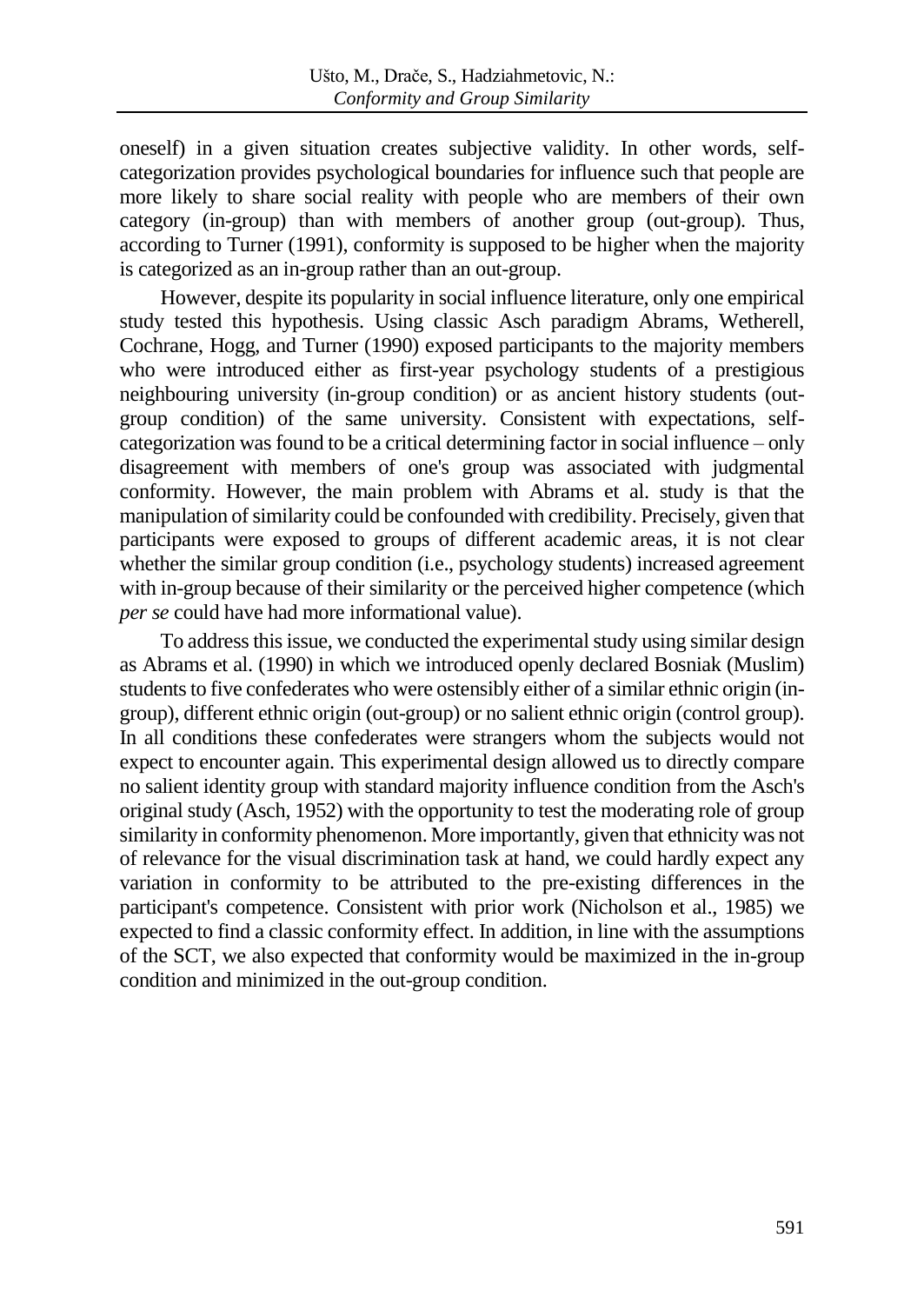#### **Method**

# **Participants**

Ninety-five political science undergraduates (69 females  $M_{\text{age}} = 21.65$ ,  $SD =$ 2.91) from University of Sarajevo took part in exchange for course credits. Prior to experiment participants completed a sociodemographic questionnaire providing information on their ethnicity. As the majority of the student population in Sarajevo are Bosniaks these participants were randomly assigned to one of two conditions: ingroup and out-group. Participants who initially declared themselves as members of other ethnic groups (i.e., Serbs or Croats) were systematically assigned to the control group. At the end, this group was composed of 1 Serb, 9 Croats, 7 Bosniaks and 4 participants who declared to belong the category "Other"<sup>1</sup> or remained undeclared. Our rationale was that the ethnic origin of the participants was not of significance in this condition because their group identity was not made salient.<sup>2</sup>

# **Procedure**

Participants came to the laboratory for an experiment of visual discrimination. The Asch (1956) procedure was followed, adopting the standard instructions. Because research has shown that the conformity does not increase after the majority reaches a size of four or five other people (Campbell & Fairey, 1989; Gerard, Wilhelmy, & Conolley, 1968; see also Asch, 1951) we used the groups that were comprised of the participant and five confederates (see also Striker, Messick, & Jackson, 1967). The group always consisted of equal numbers of men and women to avoid gender-based categorization of members in each condition.

*Manipulation of group similarity*. To manipulate similarity with a majority, before each session the experimenter read the data from the socio-demographic questionnaire out loud in the presence of participants, with the emphasis on names and information related to ethnic origin. To keep their attention on the manipulation, participants were asked to check the accuracy of the presented data. In the *in-group*  condition, five confederates were presented as Bosniaks (i.e., members of the same ethnic origin as the participant). In the *out-group* condition, the same confederates were presented as Serbs (i.e., members of different ethnic origin). Participants in the control condition did not receive any information that might indicate any group membership.

*Line judgment task*. During the experimental session, subjects were instructed not to talk to each other. The task involved choosing one of three comparison lines

 $\overline{a}$ 

<sup>&</sup>lt;sup>1</sup> Unaligned ethnic category not belonging to constitutive nations (i.e. Bosniaks, Serbs, Croats), but instead sustaining from the declaration or non-formally identifying with superordinate geographic category (i. e. Bosnians-Herzegovinians).

<sup>2</sup> The participants' personal name was never disclosed.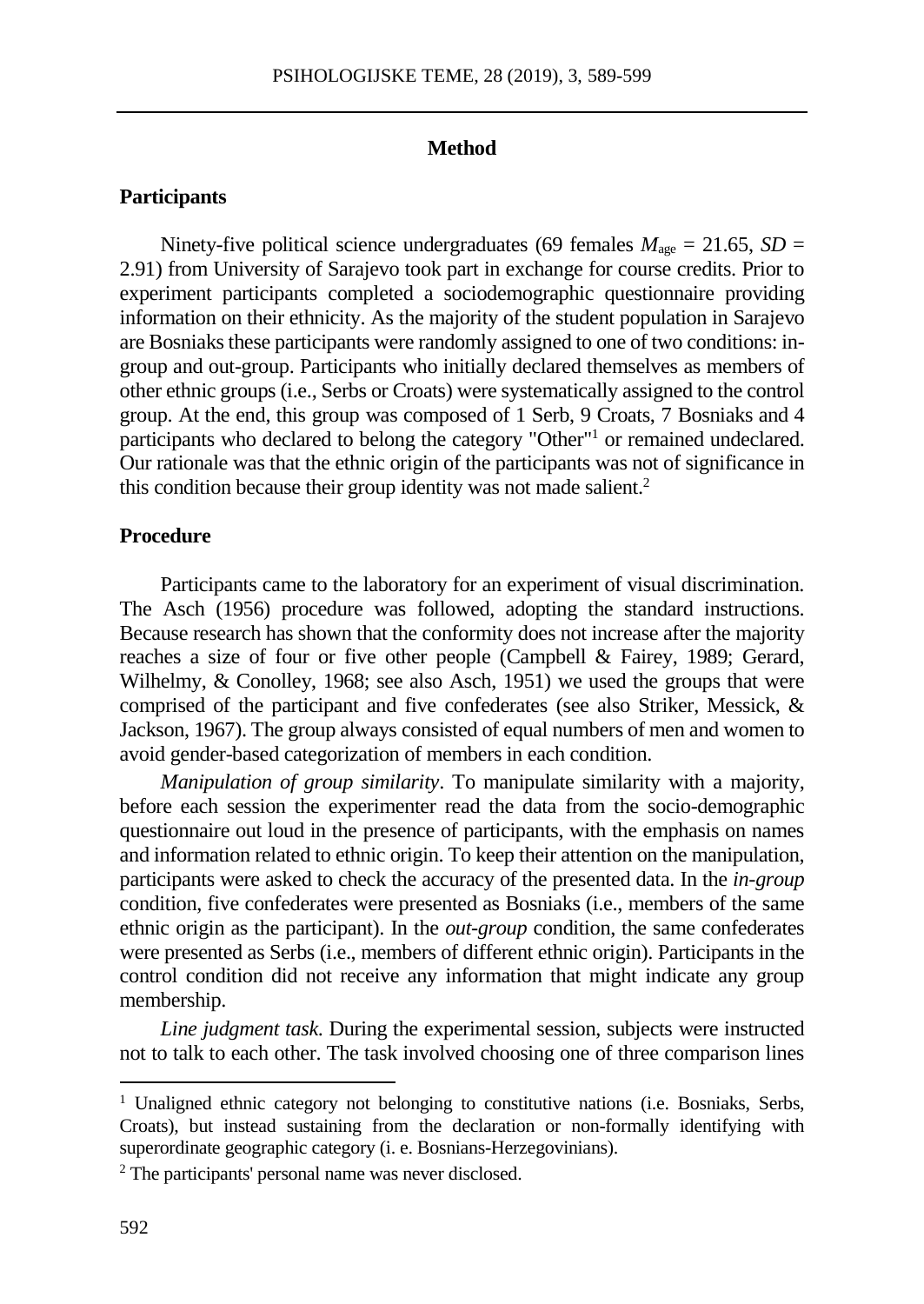that was equal in length to a test line (Asch, 1952, 1956). The stimulus lines consisted of 0.5-cm thick black strips mounted lengthwise on a 30 x 42-cm card. The lengths of test stimuli ranged from 10 cm to 20 cm, with the error magnitude of 5 cm. On a given trial a pair of cards was placed 80 cm apart on a ledge 3 m from the participant. The comparison lines were numbered 1, 2, 3. In a pilot study 15 subjects correctly identified all comparison lines confirming that the perception task was highly objective and unambiguous. The 18-trial sequence in this experiment consisted of 6 correct (C) and twelve (E) error judgments by confederates in the following order:

# C C C E E E C E E E C E C E E E E E

The unanimous judgments of the confederates were given in a detached and impersonal manner. The same trained confederates presented majority group in all experimental conditions. Each session consisted of five confederates and one naïve participant who sat in a row, facing the card. The participants were always placed at the fifth, second last place. The group always gave their judgments in turn, beginning at the opposite end from the subject, and confederates behaved as if they were evaluating the line for the first time. After every participant gave his answer, the experimenter would show the next card. Responses were scored as conforming if naïve participants erroneously picked the same comparison line to match the standard as did the majority subjects.

*Debriefing*. After finishing the experiment participants responded to two questions: *"Were you previously familiar with this experiment?" and "Have you noticed the nationality of the other group members, if so, which nationalities were they?"* Three participants who reported being familiar with the Asch paradigm and sixteen who didn't remember the ethnic origin of majority members were excluded from the final sample which consisted of 76 participants (57 female,  $M_{\text{age}} = 21.84$ ,  $SD = 3.12$ .

#### **Results**

The results revealed a clear-cut and powerful "Asch effect". The actual proportion of conforming responses in the three experimental groups was 303 out of a possible 912 (i.e. 35.4%) and 59.2% of all subjects conformed to the erroneous judgments of confederates on at least one trial (40.8% of all subjects kept their independence).<sup>3</sup> Results obtained in the standard majority condition with no salient ethnic origin were quite similar to those from the original Asch study with conformity arising to 35.31%. As in the Asch study, the number of errors in our experimental groups was not equally distributed (see Table 1). Among the members of the three experimental groups, 14 participants (18.42%) conformed to the majority in all of 12

 $\overline{a}$ 

<sup>3</sup> Results revealed that men and women didn't differ in conformity. Hence, gender was not included in the main analyses.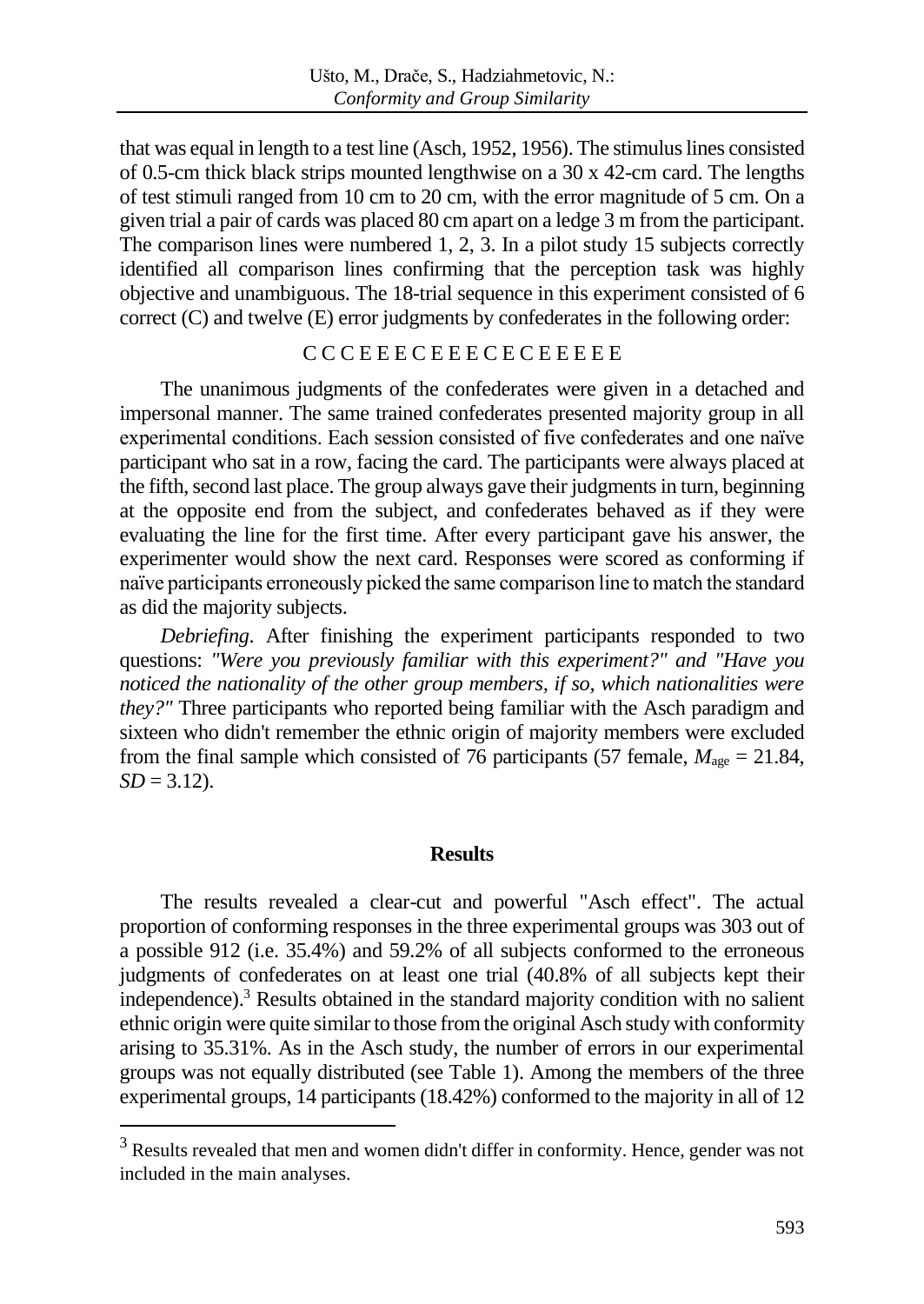possible situations. On the other side, 31 respondents (40.78%) never conformed to the majority.

#### Table 1.

*Distribution of Errors as a Function of Ethnic Similarity with the Majority: Different Ethnic Origin (Out-Group), no Salient Ethnic Origin (Control Group) and Similar Ethnic Origin (In-Group)*

| Number of errors | Out-group | Control group | In-group | Total  |
|------------------|-----------|---------------|----------|--------|
|                  | 15        |               |          | 31     |
|                  |           |               |          | 13     |
|                  |           |               |          |        |
|                  |           |               |          |        |
|                  |           |               |          |        |
|                  |           |               |          |        |
|                  |           |               |          |        |
|                  |           |               |          |        |
|                  |           |               |          |        |
|                  |           |               |          |        |
| 10               |           |               |          |        |
|                  |           |               |          |        |
| 12               |           |               |          | 14     |
| Mean %           | 15.83%    | 35.31%        | 52.33%   | 33.22% |

To test whether the group similarity influenced the intensity of conformity we conducted a one-way ANOVA with two orthogonal contrasts: a planned comparison testing the linear model and a contrast testing the remaining variance (i.e., the only contrast that should not be significant if the model fits the data). As expected, the planned comparison, opposing the in-group majority and the out-group majority conditions (in-group = 1, no salient group identity = 0, out-group = -1), was significant,  $F(1, 73) = 11.93$ ,  $p < .001$ ,  $\eta_p^2 = .14$ . More importantly, the orthogonal contrast, opposing the no salient identity condition to both the in-group and out-group majority conditions (in-group = 1, no salient group = -2, out-group = 1), was not significant,  $F < 1$ . As shown in Figure 1, in comparison to the no salient identity group ( $M = 4.24$ ;  $SD = 5.17$ ), conformity was significantly maximized in the in-group majority condition ( $M = 6.28$ ;  $SD = 5.75$ ) and minimized in the out-group majority condition ( $M = 1.9$ ; *SD* = 3.99).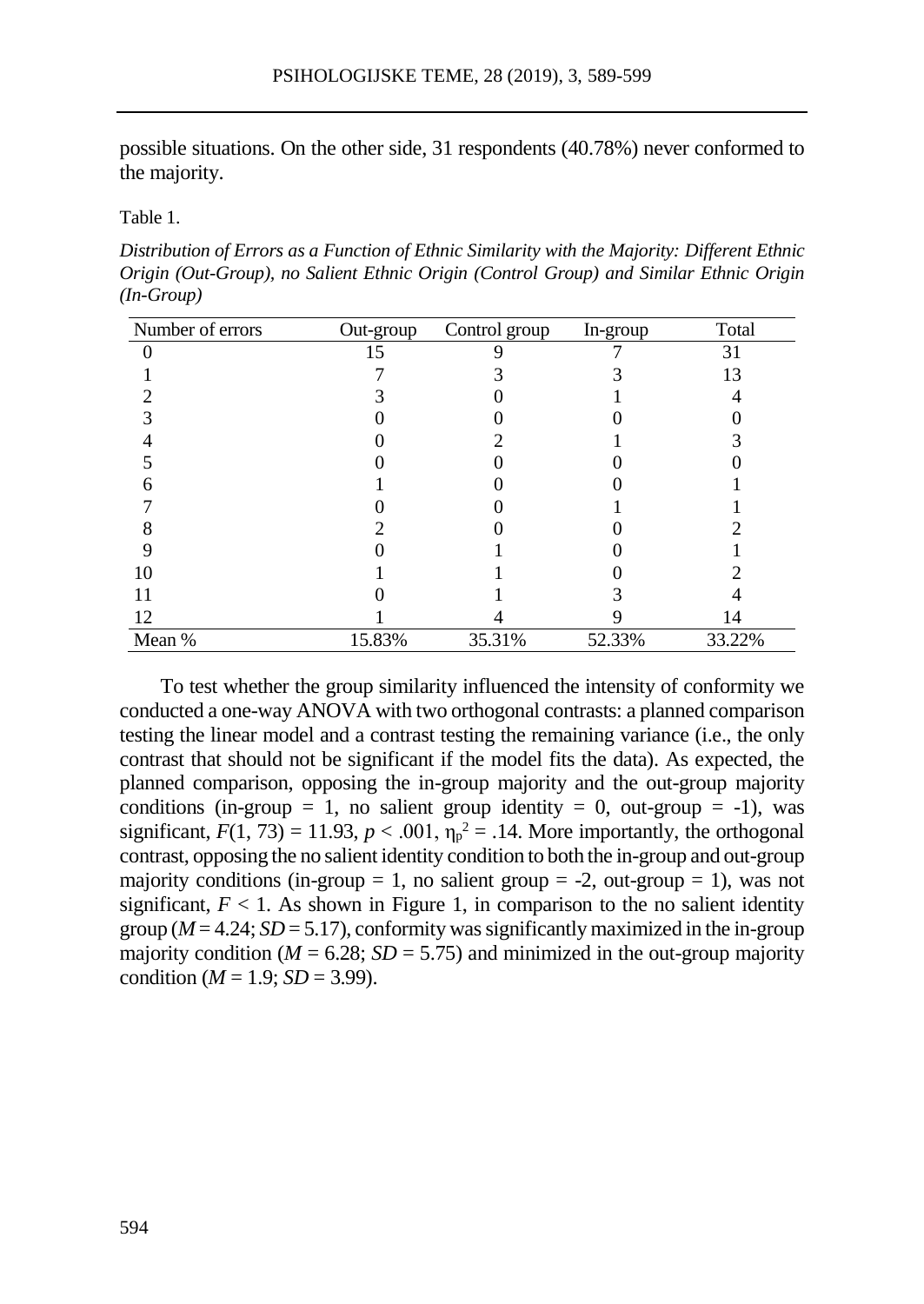

*Figure 1.* Mean percentage of errors and standard deviations as a function of ethnic similarity with the majority: Different ethnic origin (Out-group), no salient ethnic origin (Control group) and similar ethnic origin (In-group).

# **Discussion**

In line with prior findings (e.g., Nicholson et al., 1985) we replicated the Asch conformity effect. More than sixty years after Asch originally showed that American students' judgments in an objective perception task were affected by the erroneous estimates given by unanimous majority group, Bosnian students were similarly influenced under the same experimental circumstances. Interestingly, the conformity in our sample even exceeded the usual level found in other replications of the Asch experiment (20-30%, cf. Nicholson et al., 1985; Ross, Bierbrauer, & Hoffman, 1976; Walker & Andrade, 1996). As we can see in Table 1, participants generally followed the majority in 4 out of 12 critical trials (33.3%). However, when we look only at the standard condition, where ethnic identity was not salient, we can see that the number of errors was even bigger, approaching the conformity level obtained by Asch in similar condition. One reason for these findings could be in cross-cultural differences on the dimension of individualism-collectivism (Bond & Smith, 1996). In general, individualistic cultures tend to prioritize independence and uniqueness as cultural values. Collectivistic cultures, on the other hand, tend to see people as connected with others and embedded in a broader social context. As such, they tend to emphasize interdependence, family relationships, and social conformity. Given that Bosnia and Herzegovina is closer to collectivistic values (probably due to communism residues) than North America and Western European countries, this could explain higher levels of conformity in our sample.

Despite this converging evidence in favour of conformity phenomenon, some authors (e.g., Friend, Rafferty, & Barmel, 1990) pointed out that most people are not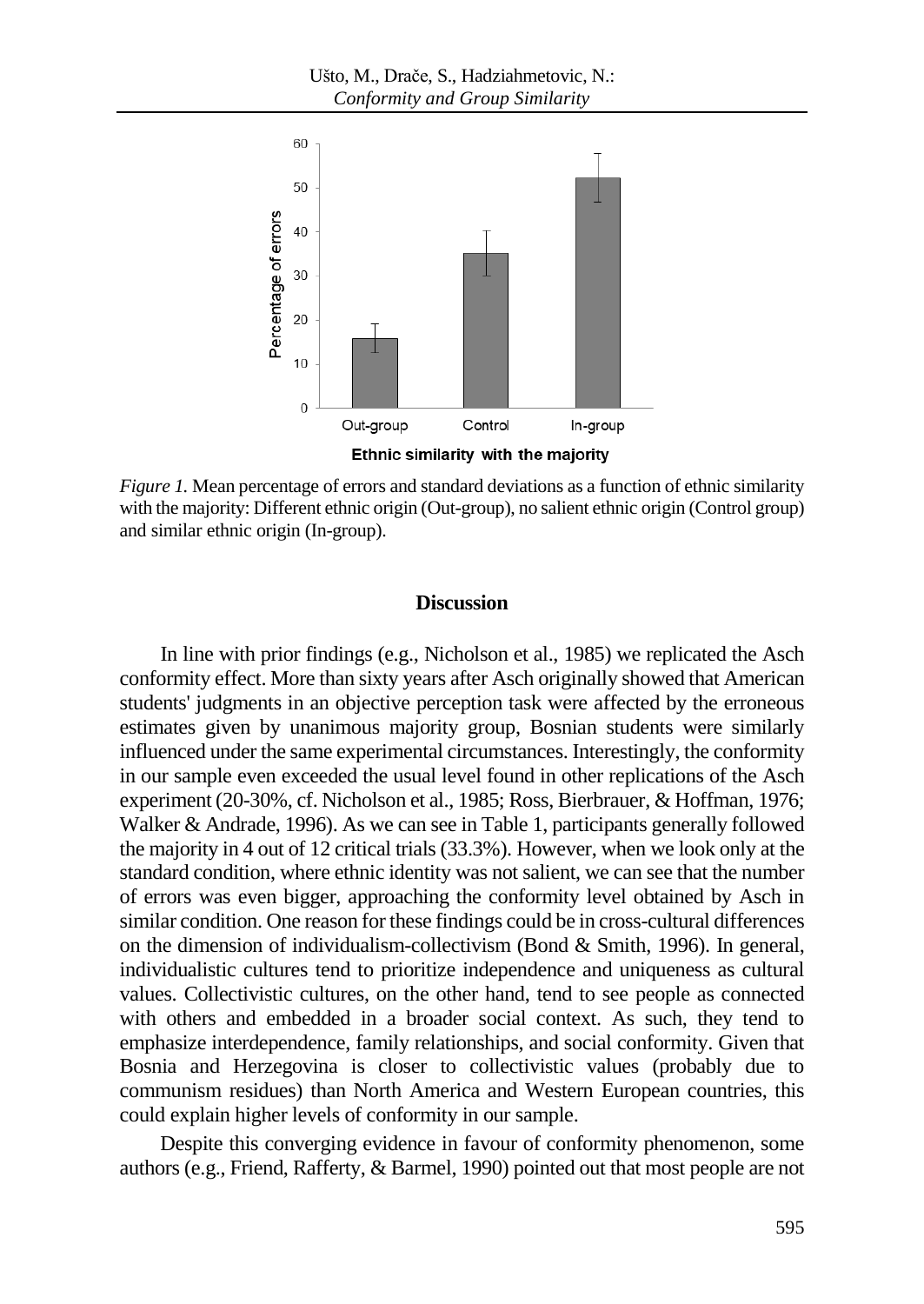conformists, but that only some individuals tend to conform due to individual differences in personality. Therefore, it is possible that those conformist personalities tend to maximize conformity rate, which may also explain the results in our study. If this hypothesis is true, then the Asch effect should occur only for participants having conformity disposition, but not for the rest of them: a hypothesis which was disconfirmed by our results. Indeed, the follow-up analysis conducted without participants who conformed on each stimulus revealed the overall level of conformity of 36.29%. Moreover, the fact that 59.2% of subjects conformed at least at one critical trial indicates that the majority of people exposed to the influence of others tend to display conformist behaviour. Thus, the results we observed point to conformity as a rather global phenomenon, which could not be attributed to the idiosyncratic features of our subjects.

Besides the cross-cultural replication, another important aspect of our study is that it showed that the Asch effect was clearly moderated by group similarity. Consistent with the assumption of the SCT (Turner, 1991; Turner et al., 1987), participants exposed to the in-group majority showed the increase in conformity in comparison to the standard condition in which group identity was not salient. On the opposite, when the majority was presented as the out-group, the conformity effect significantly dropped. Thus, we replicated and extended past research (Abrahams et al., 1990), showing that self-categorization could play a determining role in conformity even in more minimal conditions, in which salient in- and out-group characteristics (i.e., ethnicity) were completely irrelevant for the task at hand. As such our findings could not be accounted for by the potential differences in objective informational value (i.e., competence) but rather by the perception of similarity with the majority. In addition, it should be noted that by including in- and out-groups, which reflect prototypical ethnic divisions of Bosnian society, we created conditions that enhanced the ecological validity of the present study. From this point, our findings could have interesting implications for the understanding of social influence processes in real life. Indeed, after showing how similarity with particular ethnic group moderates conformity in clearly unambiguous task, we can easily anticipate the power of self-categorization process in situations where people have to deal with more complex and uncertain social reality involving real group interests such as, support of political decision or voting in the context in which group membership is highly salient.

### **Limitations and Direction for Future Studies**

One limitation of the present study is that we manipulated group similarity but had no objective information related to the processes involved in self-categorization. For instance, it was also possible that induced group salience with extremely conflicting past activated negative stereotypes and attitudes which in turn might have exerted a corresponding pattern of social influence. Thus, although we found that group similarity moderates majority effect on conformity, the role of cognitive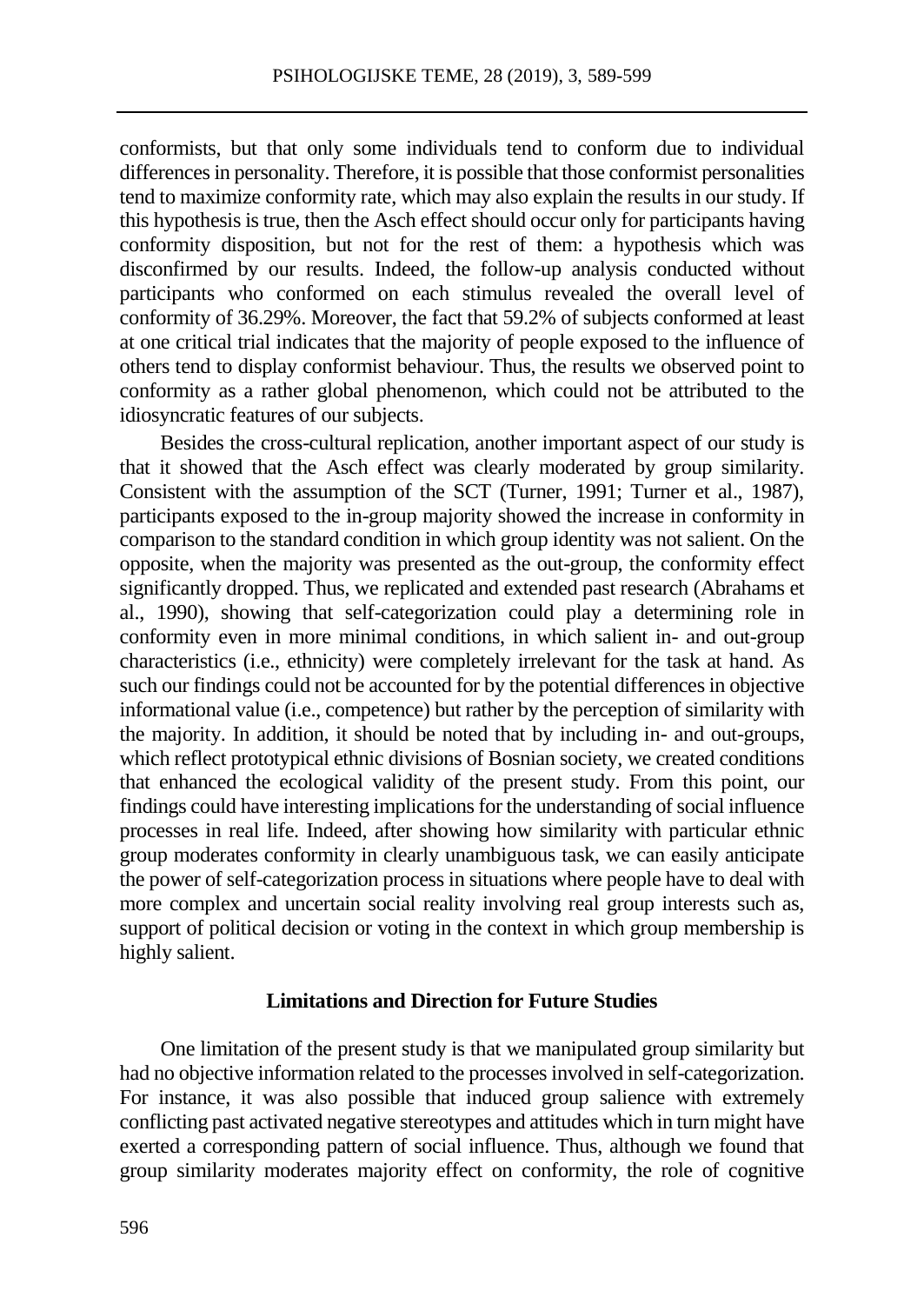processes undermining group influence still remains unclear. The future studies should address this issue more directly by including another majority control group that is independent of the Bosnian 1992-1995 conflict. In addition, future studies should include both a measure of perception of group similarity and a measure of group evaluations (i.e., attitudes). Not only would this allow us to have better control over the psychological processes expected to be involved in the conformity, but it would also give us the possibility to test the multiple mediator models in which we could directly contrast self-categorization (similarity) with other concurrent explanations.

Finally, it is important to note that unlike the original Asch's study which included only male participants the sample of our study was rather heterogeneous with a greater proportion of female participants, which are generally more sensitive to the influence (e.g., Bond & Smith, 1996). Although we didn't find evidence for gender differences in conformity (see footnote 3) future studies could explore this possibility more systematically, with samples including a similar proportion of men and women.

## **Conclusion**

The purpose of the present study was to test cross-cultural validity of Asch effect in the context of Bosnia-Herzegovina and to explore the potential impact of group similarity on conformity. In line with classic Asch's study, the results revealed a strong conformity effect. Importantly, this effect was moderated by the group similarity where the conformity was significantly maximized in the condition of ingroup majority and minimized in the out-group majority condition. Taken together, the present study provides a much-needed cross-cultural replication of the past research demonstrating that classic Asch's effect could be considered as a global phenomenon, which occurs in the East European samples as well. In addition, the results we obtained provide clear evidence that group similarity should be considered as an important determinant of conformity.

#### **References**

- Abrams, D., Wetherell, M., Cochrane, S., Hogg, M. A., & Turner, J. C. (1990). Knowing what to think by knowing who you are: Self-categorisation and the nature of norm formation, conformity and group polarisation. *British Journal of Social Psychology, 29,*  97-119. https://psycnet.apa.org/doi/10.1111/j.2044-8309.1990.tb00892.x
- Amir, T. (1984). The Asch conformity effect: A study in Kuwait. *Social Behavior and Personality: An International Journal, 12*(2), 187-190. doi:10.2224/sbp.1984.12.2.187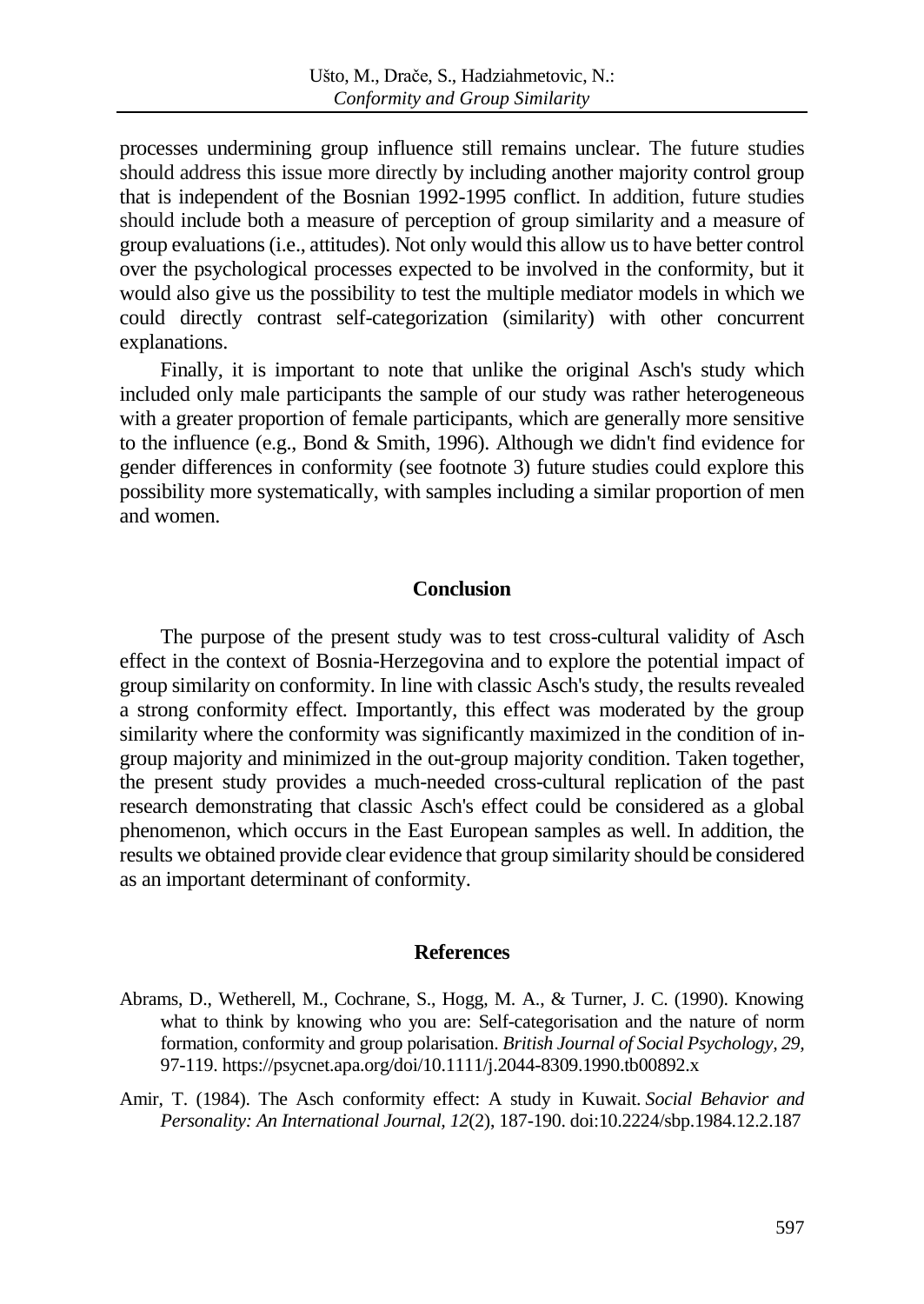- Asch, S. E. (1951). Effects of group pressure on the modification and distortion of judgments. In H. Guetzkow (Ed.), *Groups, leadership and men* (pp. 177-190). Pittsburgh, PA: Carnegie Press.
- Asch, S. E. (1952). Effects of group pressure on the modification and distortion of judgments. In G. E. Swanson, T. M. Newcomb, & E. L. Hartley (Eds.), *Readings in social psychology* (2nd ed., pp. 2-11). New York: Holt.
- Asch, S. E. (1956). Studies of independence and conformity. A minority of one against a unanimous majority. *Psychological Monographs, 70*(9), whole no. 416. doi:http://dx. doi.org/10.1037/h0093718
- Bond, R., & Smith, P. B. (1996). Culture and conformity: A meta-analysis of studies using Aschs (1952b, 1956) line judgment task. *Psychological Bulletin, 119*(1), 111-137. doi:10.1037//0033-2909.119.1.111
- Campbell, J. D., & Fairey, P. J. (1989). Informational and normative routes to conformity: The effect of faction size as a function of norm extremity and attention to the stimulus. *Journal of Personality and Social Psychology, 57*(3), 457-468. http://dx.doi.org/10. 1037/0022-3514.57.3.457
- Friend, R., Rafferty, Y., & Barmel, D. (1990). A puzzling misinterpretation of the Asch "conformity" study. *European Journal of Social Psychology, 20,* 29-44*.*
- Gerard, H. B., Wilhelmy, R. A., & Conolley, E. S. (1968). Conformity and group size. *Journal of Personality and Social Psychology, 8,* 79-82. https://psycnet.apa.org/doi/10.1037/ h0025325
- Lamb, T. A., & Alsikafi, M. (1980). Conformity in the Asch experiment: Inner-other directedness and the "defiant subject". *Social Behavior and Personality, 8*(1), 13-16*.* doi:10.2224/sbp.1980.8.1.13
- Lalancette, M., & Standing, L. (1990). Asch fails again. *Social Behavior and Personality, 18,*  7-12. doi:http://dx.doi.org/10.2224/sbp.1990.18.1.7
- Larsen, K. S. (1974). Conformity in the Asch experiment. *The Journal of Social Psychology, 94*(2), 303-304. doi:10.1080/00224545.1974.9923224
- Larsen, K. (1982). Cultural conditions and conformity: The Asch affect. *Bulletin of the British Psychological Society*, *35,* 347.
- Larsen, K. (1990). The Asch conformity experiment: Replication and transhistorical comparison. In J. W. Neulip (Ed.), *Handbook of replication research in the behavioral and social sciences* [Special Issue.] *Journal of Social Behavior and Personality, 5*(4), 163-168.
- Mori, K., & Arai, M. (2010). No need to fake it: Reproduction of the Asch experiment without confederates. *International Journal of Psychology, 45*(5), 390-397. https://doi.org/10. 1080/00207591003774485
- Nicholson, N., Cole, S. G., & Rocklin, T. (1985). Conformity in the Asch situation: A comparison between contemporary British and US university students. *British Journal of Social Psychology, 24,* 59-63. https://doi.org/10.1111/j.2044-8309.1985.tb00660.x